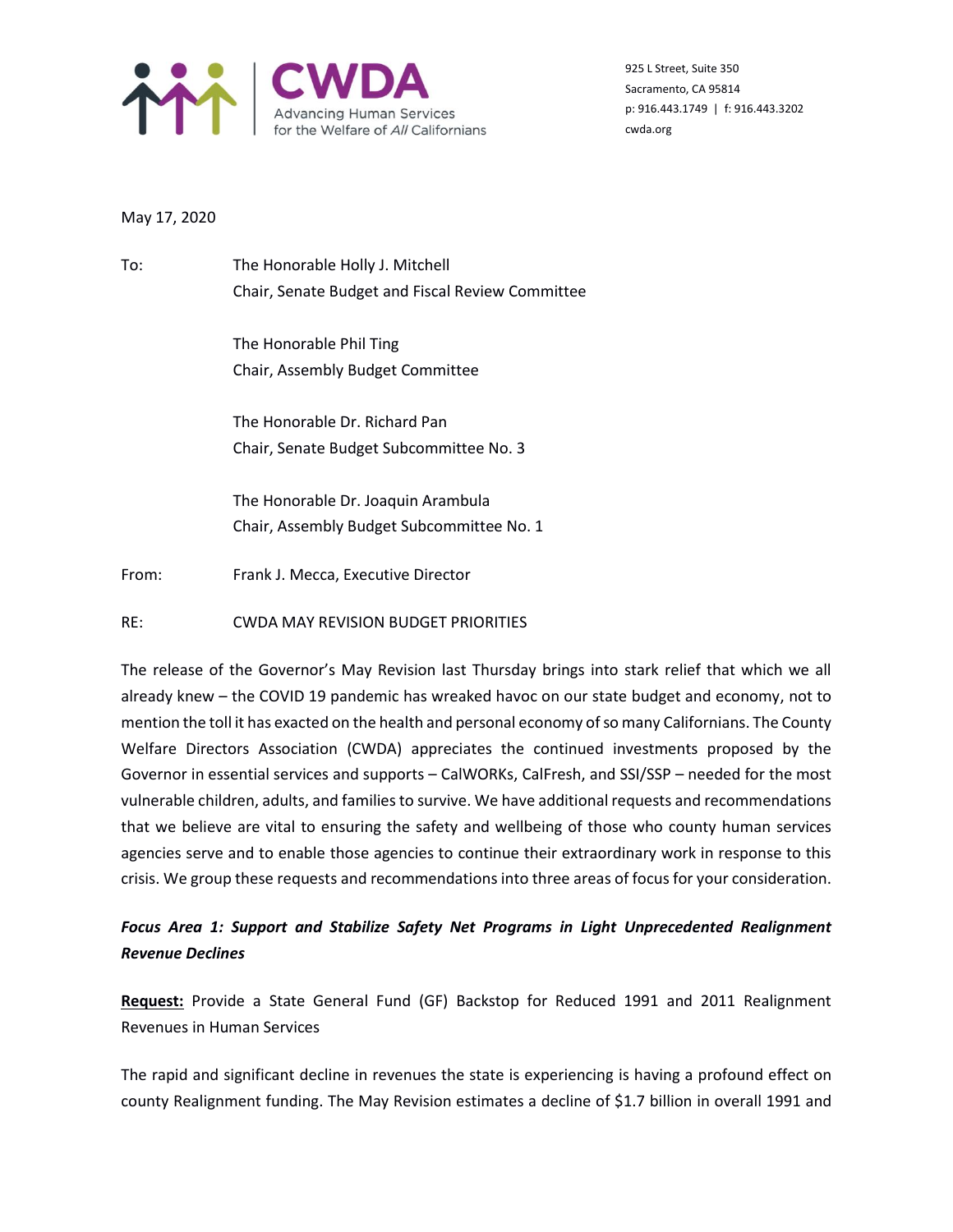2011 Realignment revenues in the current year, all of which is occurring in the last four months of the fiscal year. Of the total reduction, \$693 million is in social services and of that, \$375 million is in 2011 Realignment. The reduction in 2011 Realignment revenues is of particular concern as these revenues provide a significant amount of the nonfederal funding for child welfare and adult protective services. Left to manage these unprecedented revenue losses on their own, counties are faced with the impossible choices of eliminating services to vulnerable adults, capping benefits to nonminor dependents, and scaling back on life saving practices in child welfare services. At the same time, counties will be required to manage significant additional workload resulting from the court closures, which have resulted in a backlog within the child welfare system. Delays in reunification and adoption finalizations have prevented closure of cases and an expected surge in child abuse and neglect reporting when the shelter-in-place orders are lifted will lead to higher detentions. The cuts required to both the 1991 and 2011 realigned programs to live within the reduced revenues will so threaten the safety of abused and neglected children and adults and compliance with federal requirements and entitlements that the realignment structure itself is inadequate to meet this crisis on its own.

The predicate of both 1991 and 2011 Realignment is that overall and over time, the dedicated revenue sources that fund the realigned programs are adequate for counties to effectively administer and fund the human services programs and entitlements that counties run on the state's behalf. This was also the assumption behind the structural 1991 Realignment changes made in the wake of the Affordable Care Act (ACA), when funding was permanently redirected from health and social services to fund CalWORKs grant increases. However, that predicate does not hold when revenues decline as steeply and as rapidly as they currently have. In the absence of a state GF backstop, realignment under these revenue conditions does not work. The 1991 and 2011 realigned human services programs are shared state and county programs. This state and county partnership requires the state to share in the responsibility for ensuring there is adequate funding. Child welfare is unique among these shared programs, in that we are removing children from the care and supervision of their parents and making those children the state's legal responsibility. State GF must be provided to provide stability and to avoid massive cuts to child welfare and the other programs most needed during this statewide emergency and concurrent economic downturn.

**Request:** Fully Fund the Resource Family Approval (RFA) Workload in the Continuum of Care Reform (CCR) True-up

The state constitutional provisions of Proposition 30 require that the state fund the net costs to each county of any new state child welfare requirements or programs enacted after 2011, and provides that counties only have to implement those new state requirements or programs to the extent of the state funding provided. The Continuum of Care Reform (CCR) legislation, enacted in 2016, contained new and expanded administrative requirements – including Child and Family Teams (CFTs) and the Resource Family Approval (RFA) process – and provided for rate increases to all foster care providers, which have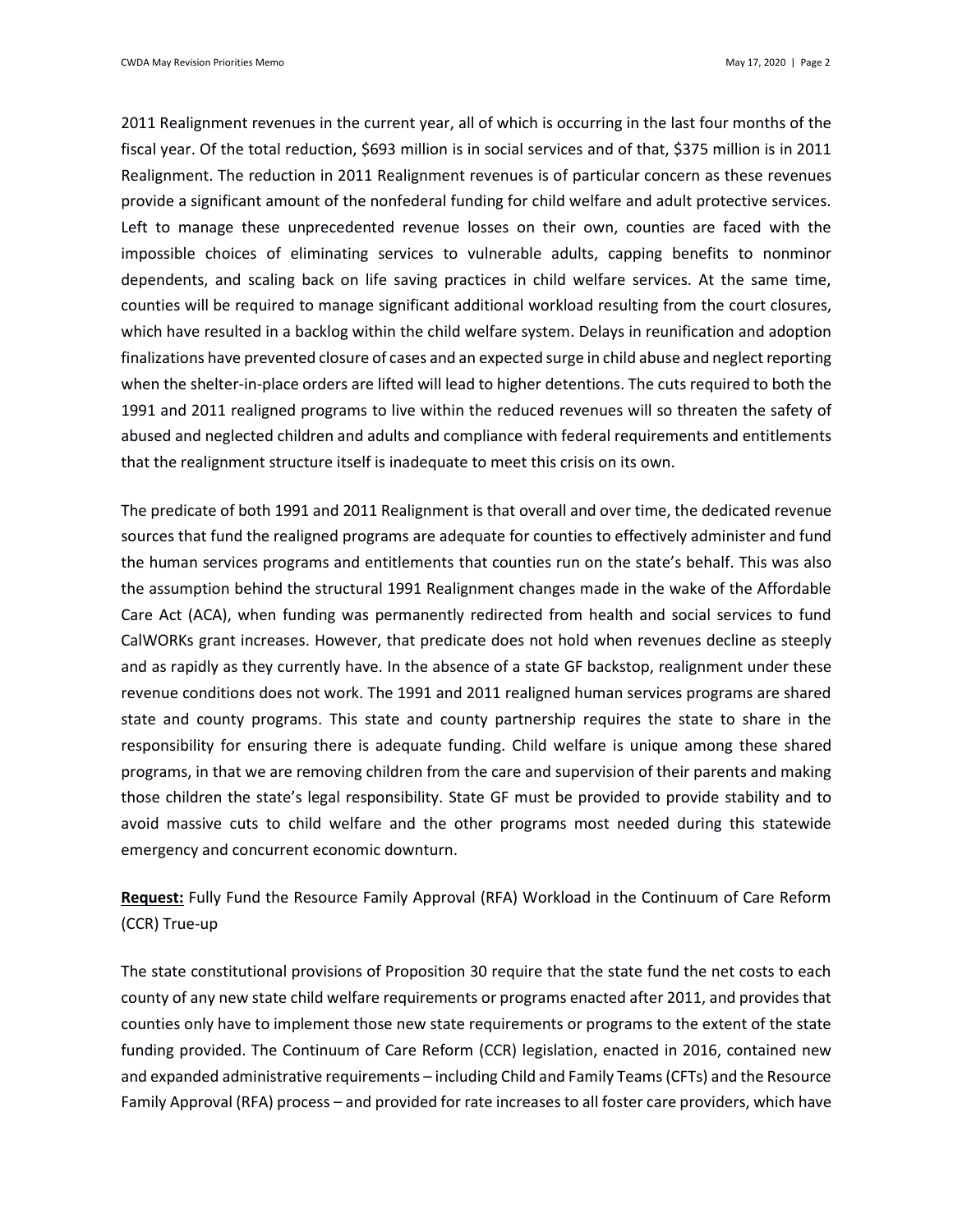led to increased net costs for counties. The net new costs associated with the rate increases have been funded by the state. However, counties have been fronting significant additional costs for the administrative provisions of CCR since it began in 2016-17 without reimbursement of those new costs.

To address that, the May Revision includes \$2.6 million GF to reimburse counties for the net costs associated with CFTs for 2016-17 and 2017-18, based on a methodology for determining county-bycounty net costs developed by CWDA and CDSS. Although reimbursement of net CFT costs for 2018-19 and all subsequent fiscal years will continue to be provided as part of the annual budget, the Administration has stated that they will not be providing reimbursement for the net new costs associated with the RFA process. According to the Administration, the RFA process was in the law prior to 2011 Realignment and therefore, all the costs associated with the RFA process are a county responsibility. Based on the agreed-upon CCR True-up methodology, the unfunded net new costs of the RFA process for the 2016-17 and 2017-18 fiscal years are approximately \$80 million.

CWDA strongly disagrees with the Administration's interpretation that the RFA process under CCR is not subject to Proposition 30 and requests the state provide funding as required by the constitution. Although the RFA process was in statute prior to 2011 Realignment, it was only as a pilot project in five counties; additional counties could choose to implement the RFA process at their discretion. It was the CCR legislation the made the RFA process a statewide requirement for all counties. In addition, CDSS has administratively added specific process requirements in their statewide implementation of RFA, which have contributed to the workload and costs associated with RFA. Were it not for a statewide mandate of the RFA process and the imposition of additional administrative requirements, it is impossible to believe that counties would voluntarily have increased their spending on home approvals by hundreds of millions of dollars over the past four fiscal years or maintained a process that results in a months-long backlog of home approvals. Because of the statewide RFA mandate enacted in CCR legislation and the subsequent administrative requirements imposed by CDSS, the net new costs of the RFA process are subject to Proposition 30 and should be funded. Failure to provide full funding for the CCR True-up, including funding for RFA work, will jeopardize counties' abilities to continue CCR work as well as undermine the ability for counties fulfill other child welfare mandates. The realignment revenue shortfalls described in the previous section make these RFA costs impossible for counties to continue to absorb.

The failure to fully fund the RFA work in the CCR True-up signals an alarming trend of the state reneging on the state/county partnership in child welfare. A similar situation occurred with funding for Extended Foster Care (EFC), where the initial implementing legislation (AB 12) capped counties' costs for EFC, a cap that remained after 2011 Realignment. Yet instead of funding the significant costs of EFC, the state left counties to absorb those costs within 2011 Realignment at county discretion (which of course is now in jeopardy due to the sudden and steep drop in revenues). The failure of the state to hold up its end of statutory and Constitutional requirements and policy agreements erodes that state/county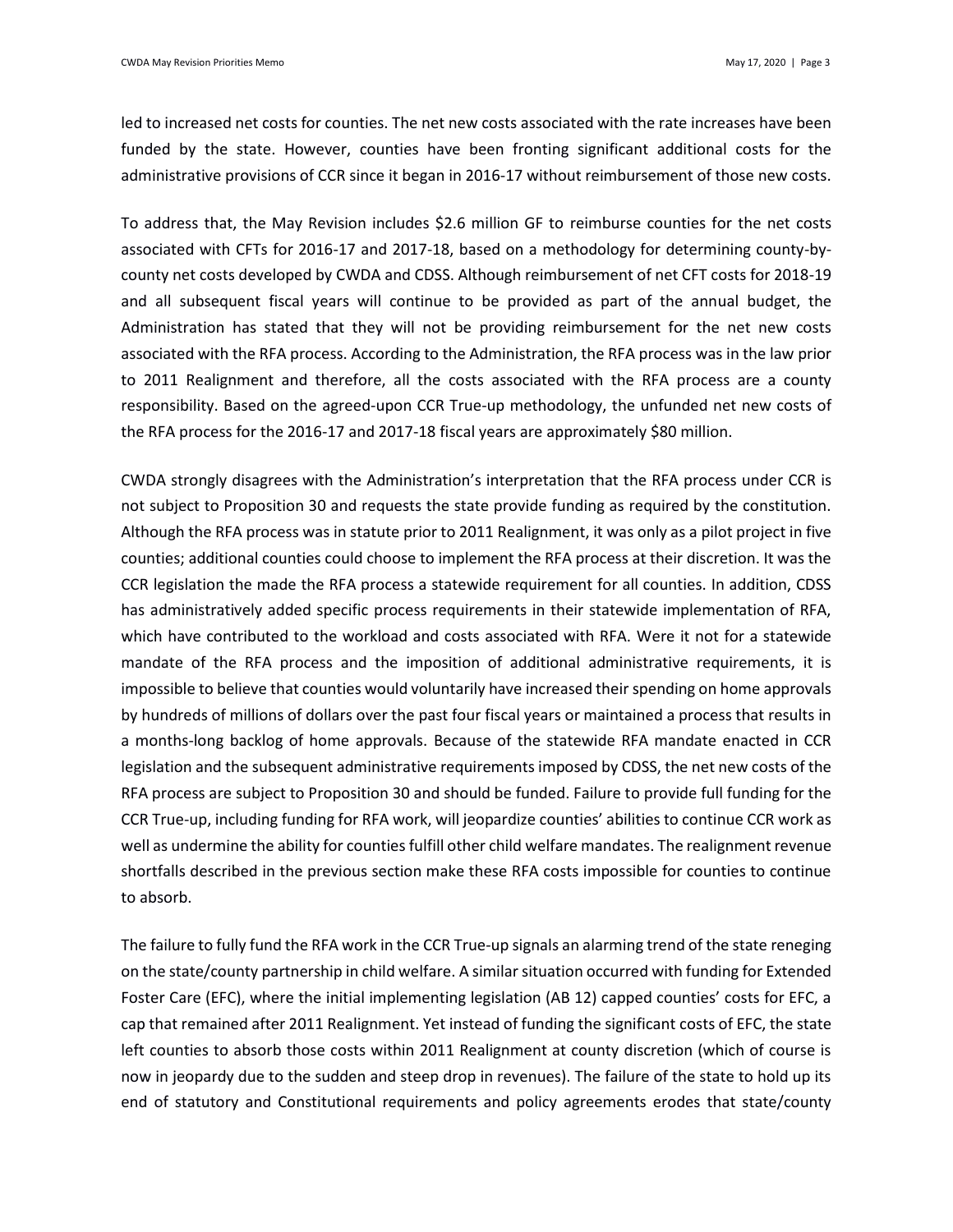partnership that is so critical to preserving the safety and well-being of abused and neglected children and youth.

**Request:** Waive the Required Match of County Funding Associated with the Additional Administrative Funding for CalFresh.

The May Revision provides an increase of \$80 million GF for CalFresh Administration due to the significant caseload increase occurring in the CalFresh Program on the heels of the COVID-19 pandemic. CalFresh applications skyrocketed beginning in mid-March and have remained steady ever since. The Administration is projecting a 77 percent increase in CalFresh caseload for 2020-21 as compared to the 2019-20 pre-COVID 19 estimate, a reasonable growth rate in light of recent applications volume. To draw down this additional GF, counties are required to contribute a 30 percent match, which is \$34.2 million. However, due to the significant revenue reductions in 1991 and 2011 Realignment and substantial decreases in other county revenues, most counties will be unable to afford the additional county funding required to draw down the additional \$80 million GF. 1991 and 2011 Realignment revenues for social services programs are expected to decrease by 14 percent in the current year, which is a loss of \$693 million in revenues counties received in the prior year. With a reduction of that magnitude, counties will be forced to make cuts to ensure entitlements can remain funded. County human services agencies are also planning for cuts of about 20 percent from other county funds (local revenues other than realignment).

Failure to provide the necessary county match to draw down the additional GF being provided with not only leave the \$80 million GF on the table but will result in the loss of an additional \$80 million in federal funds for administration. The inability to draw down this desperately needed eligibility operations funding, will result in delays in needy families and individuals in obtaining CalFresh benefits. Counties will also face problems maintaining compliance with federal performance requirements.

To address this, CWDA is requesting a waiver of the required county match for 2020-21 and 2021-22 to access the additional state funding being provided for CalFresh eligibility operations (and the corresponding federal share). Under this solution, counties would be able to draw down up to \$160 million in state and federal funding. This solution would have no state GF fiscal impact because the total state contribution to CalFresh Administration would not increase under the proposal. The proposal simply allows counties to draw down the additional funding already proposed to be provided without incurring a match, rather than risking leaving all the additional state and federal funding on the table when county matching funds are not available.

A similar match waiver was granted during the Great Recession years and phased out over four years due to the lengthy economic recovery from that recession. CWDA is not anticipating needing a match waiver for that long now, since we are currently assuming that, notwithstanding the depth of the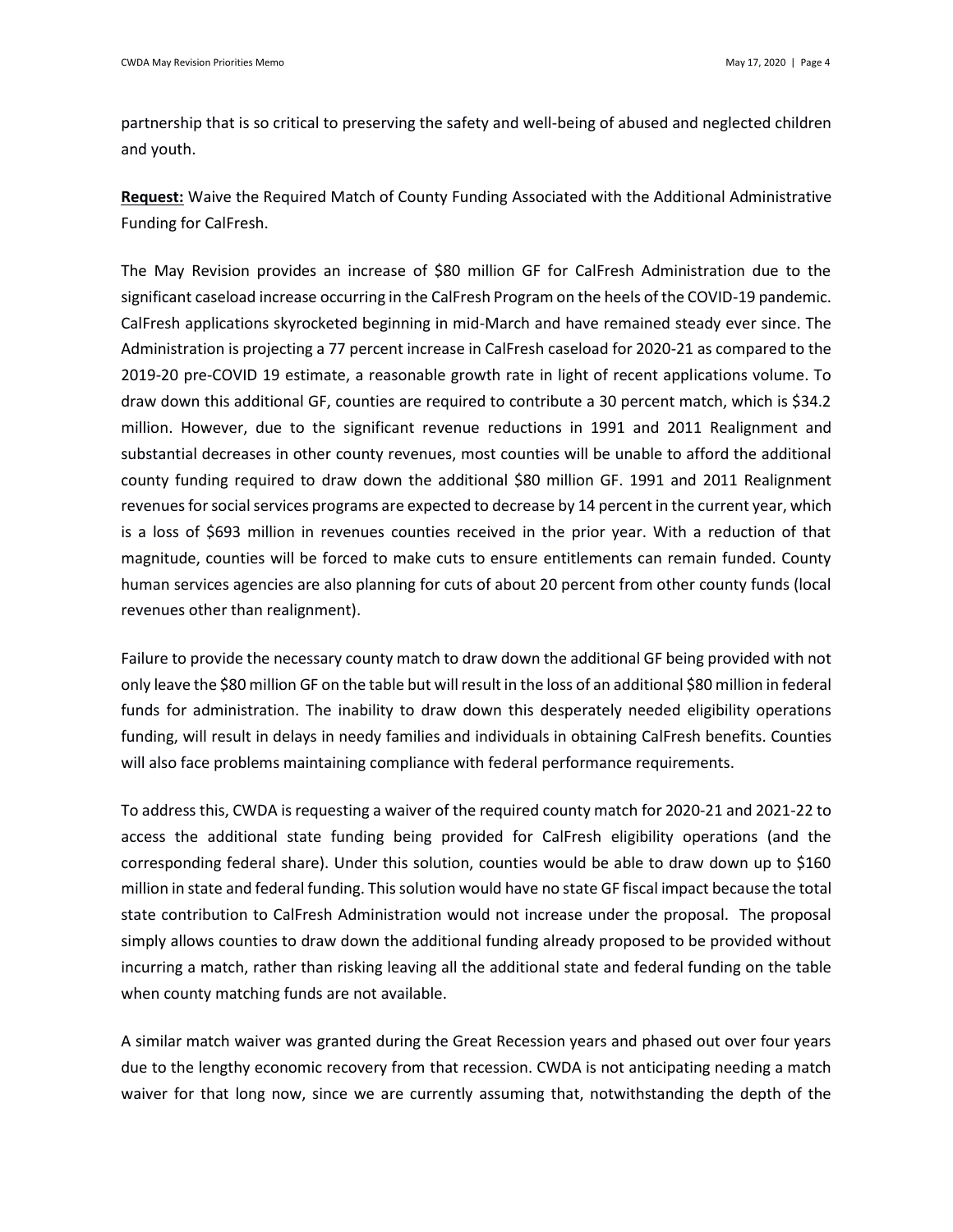current recession, recovery will be quicker. We would reevaluate the continued need for the match wavier after 2021-22.

## *Focus Area 2: Enhance COVID-19 Related Interventions and Workload Prioritization*

**Request:** Provide Statutory County Administrative Simplification, Performance Expectations, and Indemnification

CWDA believes that expectations must be calibrated in response to the significant funding reductions in the programs administered by county human services departments. Counties administer human services programs on behalf of the state; we have a joint responsibility to provide critical services to Californians in need, and to protect vulnerable children and seniors. CWDA appreciates the Administration's May Revision proposal to provide additional administrative funding in recognition of the increase in CalFresh and CalWORKs caseloads, while also recognizing this does not fully fund the increased workload. We understand that the economic realities make it unlikely that these workload increases will be fully funded, or that the loss of realignment revenues will be fully offset. Therefore, we propose to work in partnership with the Administration to codify a set of administrative simplifications, performance expectations and indemnifications that are appropriate to the circumstances, and commensurate with administrative funding levels. A few examples of such modifications include the following.

- **Enact policy simplifications based on lessons learned from COVID response:** Administrative simplifications may include continuing certain policies that were implemented during the initial COVID response, have worked well and remain important in protecting vulnerable populations, such as allowing telephonic or videoconferencing for certain child welfare and IHSS activities. Other successful strategies that allow staff to focus on more critical functions are also beneficial, such as shifting permanently from an annual to a two-year reassessment cycle for RFA approved homes so that staff can prioritize the approval of new resource families.
- **Recalibrate performance expectations to align with funding levels:** In order to focus limited resources on the most critical priorities during the initial months of the public health emergency, the Governor issued a number of Executive Orders (EOs) that deferred annual reviews in many programs including IHSS, CalWORKs, CalFresh, Adoption Assistance Program (AAP), KinGAP, and Medi-Cal. As these EOs expire, counties will be faced with a workload "bubble" where they are expected to catch up on these deferred reviews, while also processing the current reviews for each month, and, in many cases, dealing with a significant increase in new applications and cases. Similarly, expectations around engagement in Welfare to Work activities, and related performance metrics must be revisited in light of both funding and economic conditions. Furthermore, counties need the flexibility to reduce or suspend certain administrative support functions, such as IHSS Quality Assurance activities, in order to focus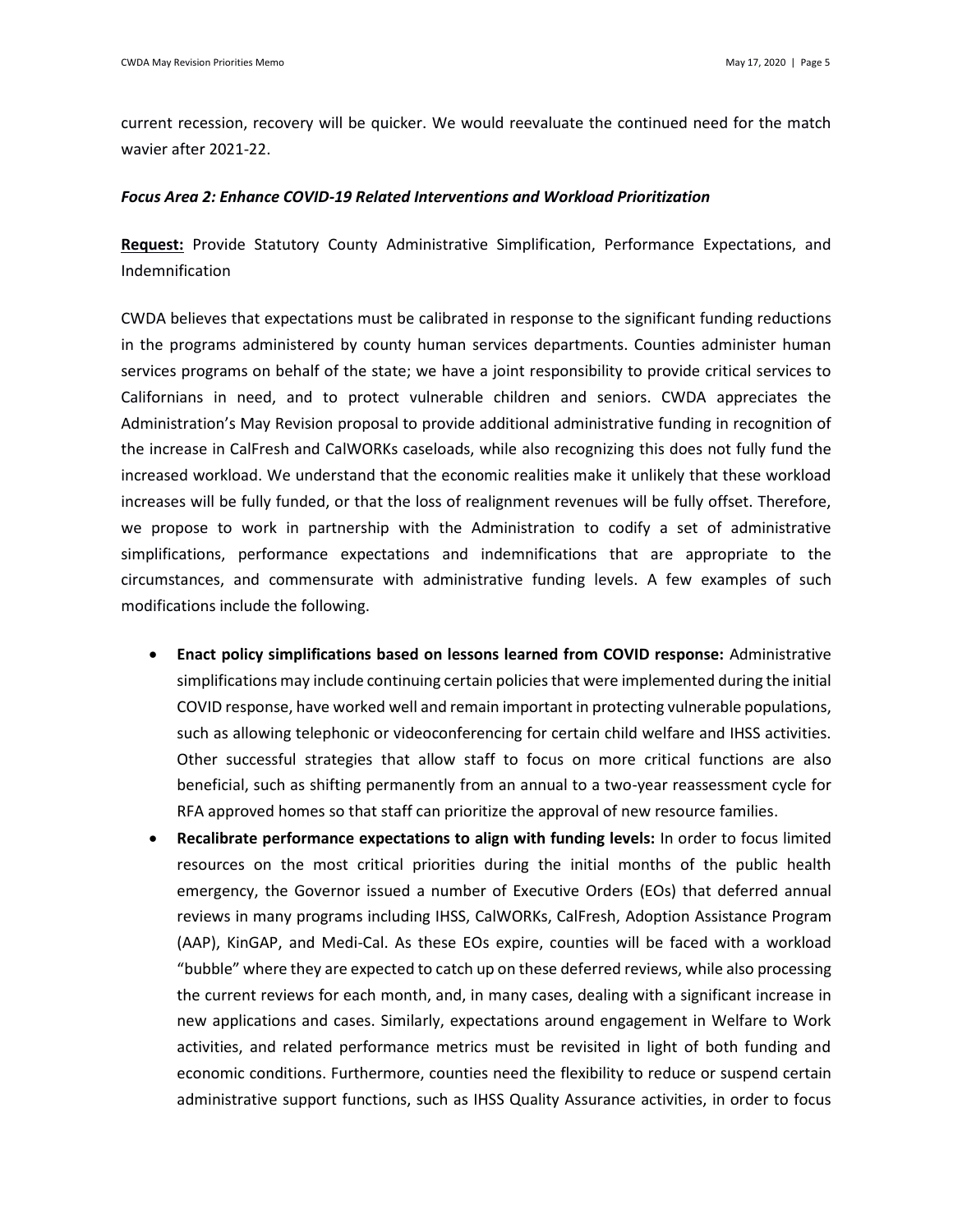resources on providing direct services to customers. With funding insufficient to add staff, performance expectations must be recalibrated so that counties are not penalized or subjected to corrective actions for missed processing timelines, performance metrics, or other similar measures.

• **Indemnify counties from liabilities due to the pandemic response and recovery:** The pandemic response, coupled with the resulting economic downturn and the federal government's denial of California's requested waivers of Supplemental Nutrition Assistance Program (SNAP) quality control regulations, has increased counties' risk of exposure to financial penalties, such as the federal SNAP (CalFresh) error rate penalties, which counties share with the state under Section 18905 of the Welfare and Institutions Code. The use of administrative flexibilities, as well as the tremendous increase in application volume, are likely to increase California's CalFresh error rate. Counties need indemnification for any penalties that are imposed for the pandemic response and recovery timeframe.

CWDA requests the Legislature's support for the codification of such changes to balance the work counties perform as agents of the state, in delivering critical services to California's most vulnerable residents, with the funding available to support this work. This approach will provide transparency for elected officials, state and county administrators, labor, advocates, and customers to understand the expectations and priorities that can reasonably be accomplished, and minimize situations where unrealistic expectations create inequities in service delivery or subject counties to consequences for circumstances they cannot control. We are developing a list of these changes that we recommend and will provide that to the committees as quickly as possible in coming days.

**Request:** Extend Some Executive Orders and Department Guidance Flexibilities

As you know, the Governor has issued numerous EOs affecting health and human services programs. In turn, the state departments overseeing these programs have issued interpretive guidance to counties to implement the EOs as well as other related flexibilities. We are developing a list of these flexibilities that we recommend being either temporarily extended or permanently adopted and will provide that to the committees as quickly as possible. The following items present a few, nonexhaustive examples:

- **Moratorium on discontinuances and negative actions in key programs:** Continue EO N-29-20, issued March 17, which provides for a 90-day moratorium on discontinuances, negative actions, and required redeterminations in the following:
	- o Medi-Cal
	- o CalFresh
	- o CalWORKs
	- o Cash Assistance Program for Immigrants, and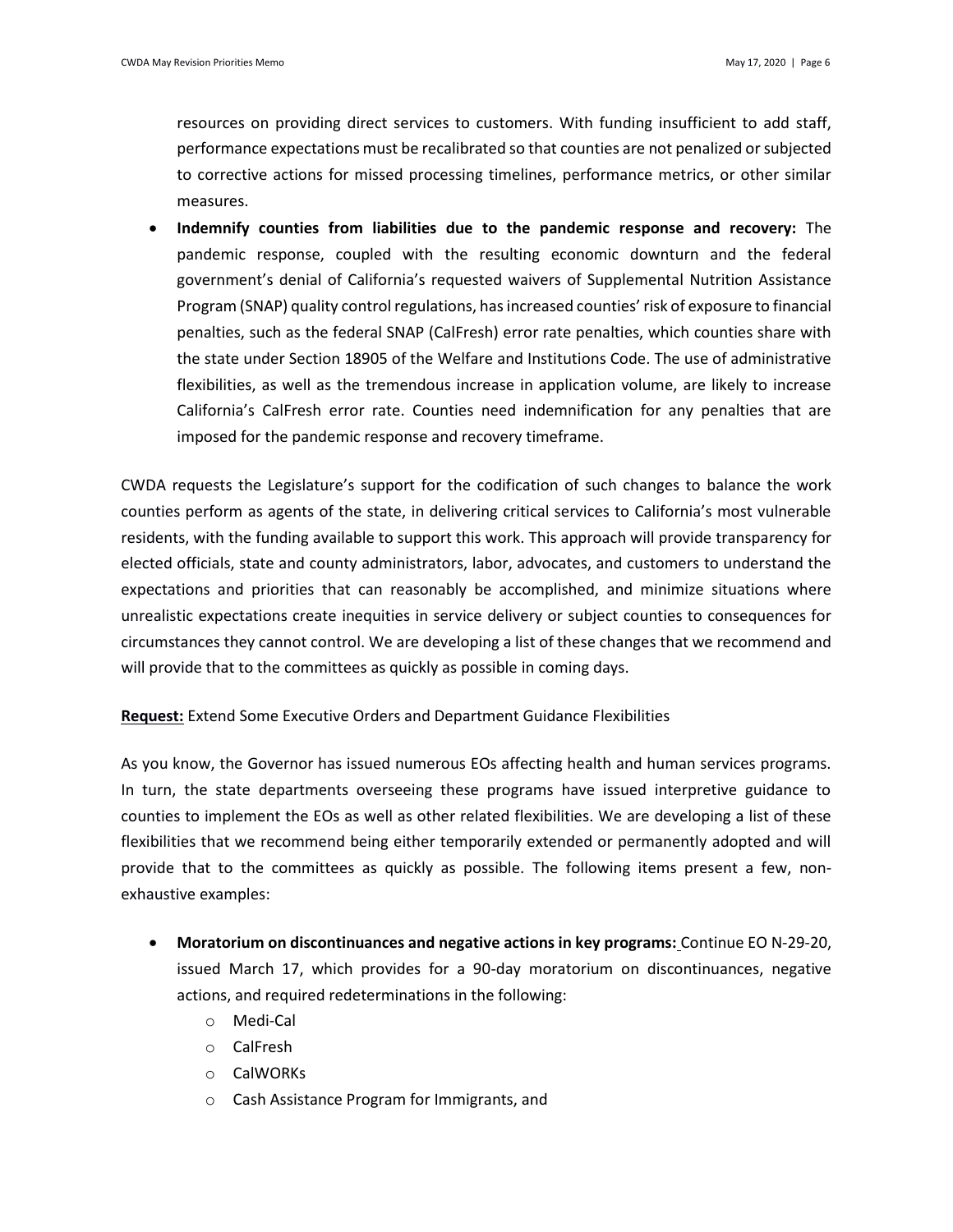o California Food Assistance Program

The rationale for this continuation, which we recommend last at least another 90 days during the current state of emergency, is due to the continued shut-down orders, moderated pace of reopening of businesses, continued significant joblessness rate, and likely elevated need for these programs on an ongoing basis as the economic recovery begins.

We also recommend consideration of making this concept permanent through the enactment of trailer bill language to codify the authorization for a discontinuance and negative action moratorium in these programs whenever a statewide state of emergency is declared in the future due to a pandemic or other disaster. This would hasten the state's ability to begin effectuating such a moratorium more quickly without waiting for an Executive Order and speed the ability for our information technology systems to automate the changes, as well as for counties to change their practices and communicate those changes in a more orderly way to eligibility staff.

• **Flexibility in Conducting IHSS Assessments:** Generally, IHSS requires in-home, face-to-face assessments of new and continuing recipients to ensure appropriate evaluation of the need for services and authorization of hours. CDSS ACL 20-42, issued April 16, 2020, granted flexibility for counties to use electronic methods for conducting face-to-face assessments in order to reduce or eliminate the need for in-person assessments. This authority was granted for 90 days from the issuance date of the letter.

The rationale to continue this flexibility is to reflect the continued shelter in place orders for elders and others with conditions that make them more vulnerable to COVID-19. We also recommend consideration of making this change apply as a workload relief method to continue for as long as county administration of the IHSS program remains underfunded in the state budget. CWDA is also recommending the extension of similar flexibilities in the use of electronic methods in Adult Protective Services and Child Welfare Services.

### *Focus Area 3: Specific Programmatic Issues in the May Revision*

**Request:** Restore the CalWORKs Expanded Subsidized Employment Program

The May Revision proposes to eliminate all funding for the Expanded Subsidized Employment (ESE) Program, resulting in GF savings of \$134.1 million in 2020-21 and thereafter. This proposal is shortsighted and counter-productive to the state's economic recovery. During every recession, more people apply for CalWORKs benefits as the labor market contracts – this recession is no exception with the Administration estimating a 101 percent increase in the CalWORKs caseload resulting from the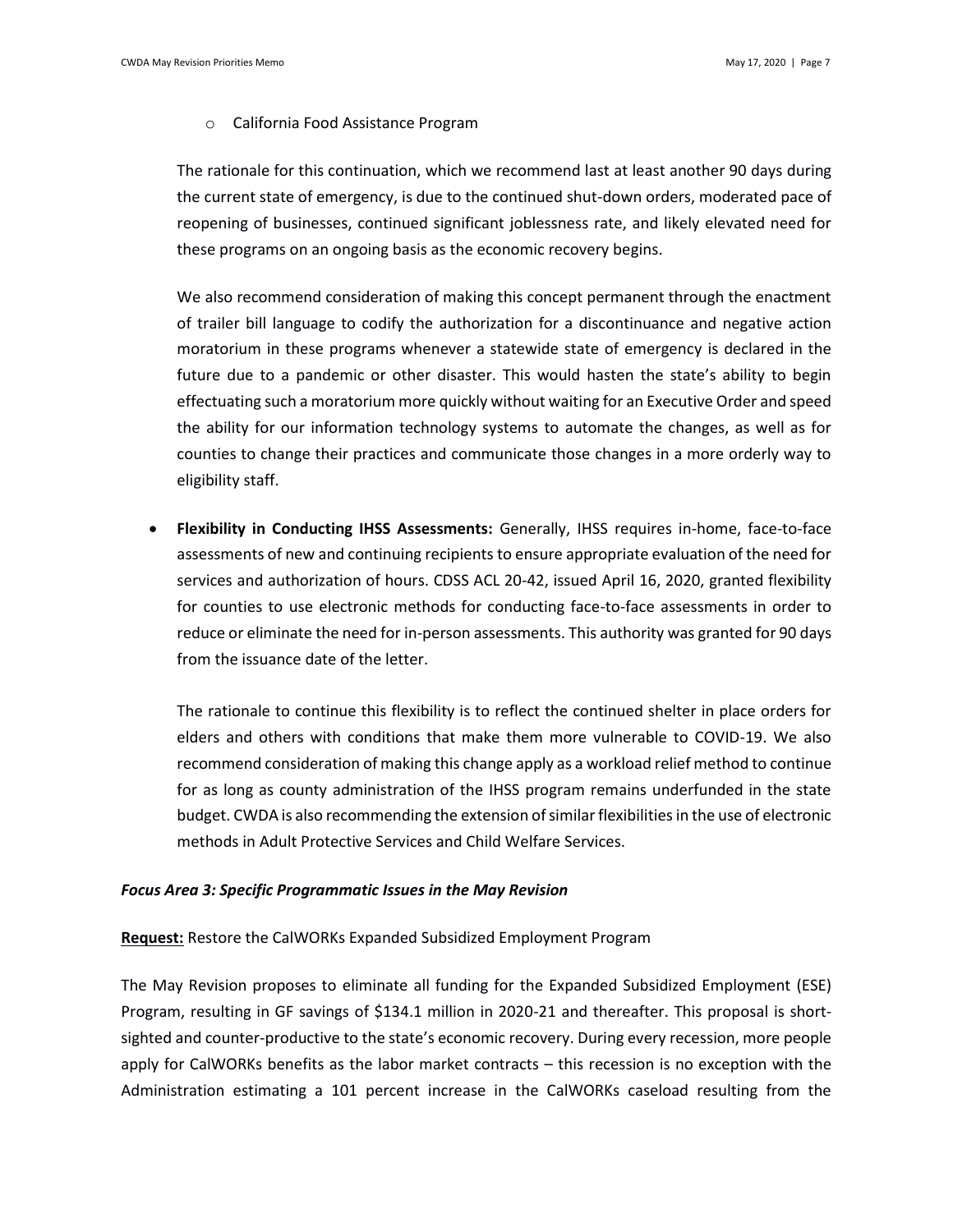economic crisis brough on by the COVID-19 pandemic. Employers lack capacity not only to create new jobs, but to retain existing staff. This is where subsidized employment demonstrates its value. It benefits the client by maintaining links to the labor market and improving job skills, speeding the return to self-sufficiency. It benefits employers, notably small businesses, by helping cover labor costs to avoid layoffs or encourage hiring. During the Great Recession, the federal American Recovery and Reinvestment Act (ARRA) provided states significant TANF funding for subsidized employment programs, which proved to be a powerful stimulus tool for clients and businesses alike. In California, we were able to employ 20,000 families with the ARRA subsidized employment funding. The CalWORKs ESE Program can play that vital role in California's economic recovery during this recession and should be strengthened and expanded, not eliminated.

The elimination of the ESE Program will have a profoundly negative impact on individual participants and county's ability to respond to and recover from this economic crisis. For Los Angeles County, a total of 986 participants will lose their employment; of these 986 workers, 619 have been impacted by COVID-19, thus further exacerbating these workers' financial wellbeing. San Francisco County also estimates that some 950 participants will face either reduced pay or layoffs as a result of the May Revision proposal. In Butte County, the elimination of the ESE Program will compound the current economic downturn even more. The ESE Program has been a huge piece of the recovery from the 2018 Camp Fire in Butte County, as ESE employees have assisted in the clean-up and rebuilding of the community. Losing these employees would be a tremendous loss not only to those personally impacted from the fires, but also in the county's continued recovery from the devastating fire. The ESE Program not only maintains the connections that hundreds of workers statewide currently have to the labor market, it provides a lifeline for small businesses that is needed now more than ever.

#### **Request:** Continue Suspension of CalWORKs Time Clocks

CWDA supports changes to state law to not count any month towards the state time clock when a recipient receives good cause for non-participation. Current law only permits that under the 24 month "flexible" time clock. The Governor has taken this action in an executive order, but this should apply whether there is an emergency or not.

Although the May Revision provides significant increased funding in the CalWORKs Single Allocation for employment services and child care, the funding provided is not enough to ensure full access to those services for the entirety of the estimated CalWORKs caseload (which is projected to increase by 101% compared to the pre COVID-19 levels). The Single Allocation would have been \$665 million higher in employment services and childcare to fully fund the estimated caseload based on the current budgeting methodologies. The proposed \$30 million reduction to the Home Visiting Program also inhibits our ability to ensure that CalWORKs families with very young children are accessing needed services. Although there is also increased funding provided for CalWORKs eligibility operations, in light of the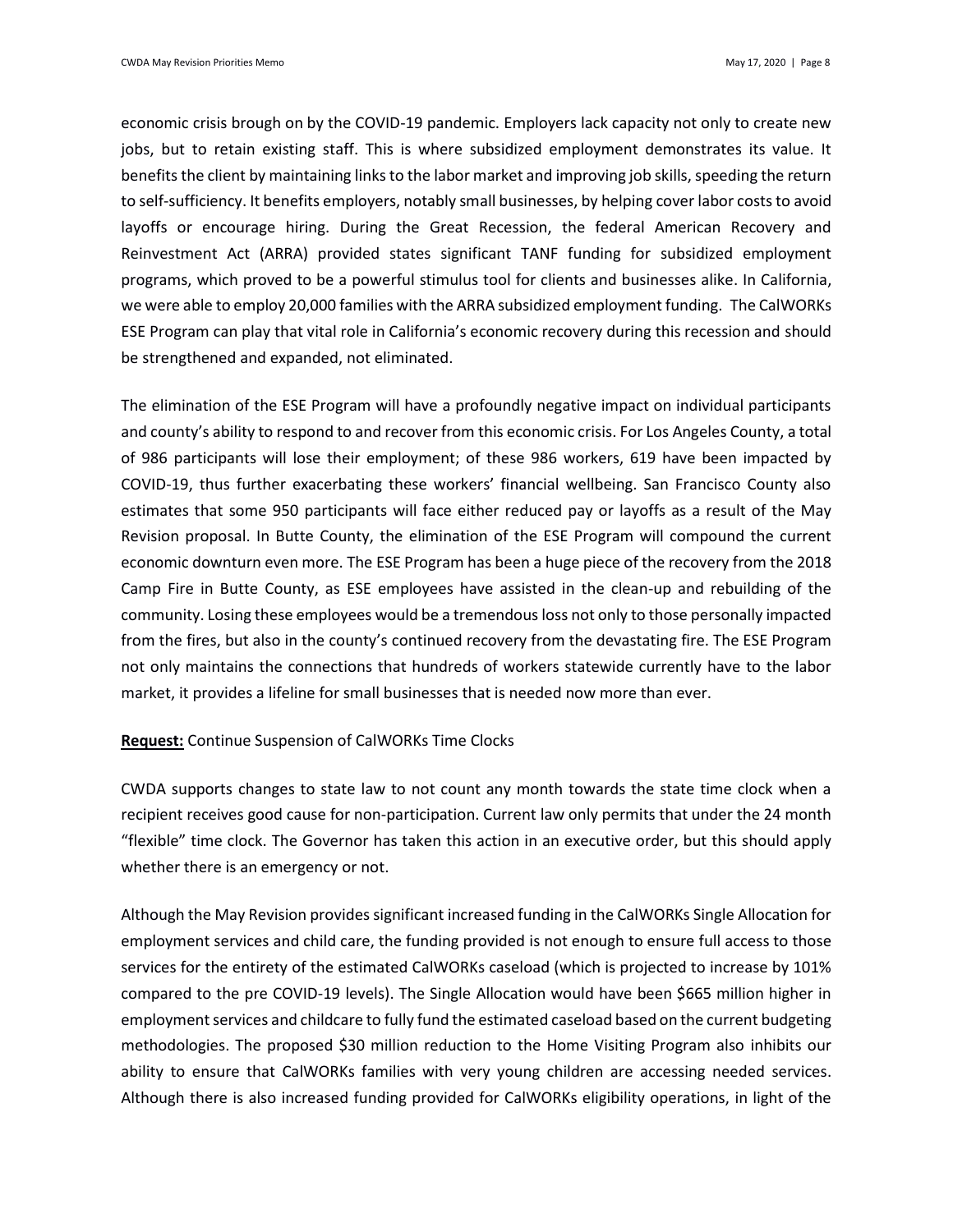significant increase in applications volume resulting from the COVID-19 pandemic and the resulting caseloads, that increased funding is also not sufficient to support all of the new workload. That will force counties to exercise the flexibility provided by the Single Allocation to temporarily redirect funding from employment services activities to eligibility operations to ensure that applicants can timely receive desperately needed cash aid. The result is that counties will be forced to grant families good cause if core components of the service delivery cannot be made available. The Administration also identified this as the remedy being available to counties to manage the lower level of employment services and childcare funding being provided.

In addition to the inability to fully serve the significant numbers of new CalWORKs cases, the economic downturn resulting from the COVID-19 pandemic is especially challenging for CalWORKs families. COVID-19 will likely have a prolonged negative impact on the economy and job market. This year, 4.6 million Californians have applied for unemployment benefits since March  $12^{th}$ . This is compared to the 2.2 million who filed in all of 2010. The Administration's proposal to eliminate the ESE Program removes another tool available to counties to help CalWORKs families stay connected to the labor market. All these factors are beyond the control of CalWORKs recipients and they should not be penalized by having these months of aid counted toward the state time clocks.

CWDA also continues to support expanding the 48-month time limit and eliminating the 24-month time limit. These time limits were imposed during the Great Recession as a cost-saving measure. There are families who need CalWORKs now as a result of losing employment due to COVID-19, but who have already exhausted their 48 months of time on aid during the Great Recession. Expanding the time-limit to the federally allowed 60 months would enhance the financial and housing stability of many families at this critical time. The 24-month time limit on employment services also limits our ability to help clients coming back onto the caseload as a result of the pandemic to secure employment again. Both time limits are counterproductive to the goals of CalWORKs and our ability to maximize the stimulative effects of the program.

#### **Request:** Restore Funding for the Family Urgent Response System

The May Revision proposes to eliminate the Family Urgent Response System (FURS), which was adopted as part of the 2019-20 budget to provide a 24/7 support to foster youth and their families with a statewide hotline and county mobile response teams. By eliminating FURS, the state scores savings of \$15 million GF in the current year that was set aside for implementation activities, and \$30 million GF ongoing. We oppose the elimination of FURS and associated funding. Foster youth and their caregivers often need immediate trauma-informed supports and services to help avoid placement disruptions, and will need this help especially during the COVID-19 crisis and severe economic recession. Current stay at home orders, school closures, and other disruptions to normal routines exacerbates the already stressful situation for foster youth and their caregivers learning to function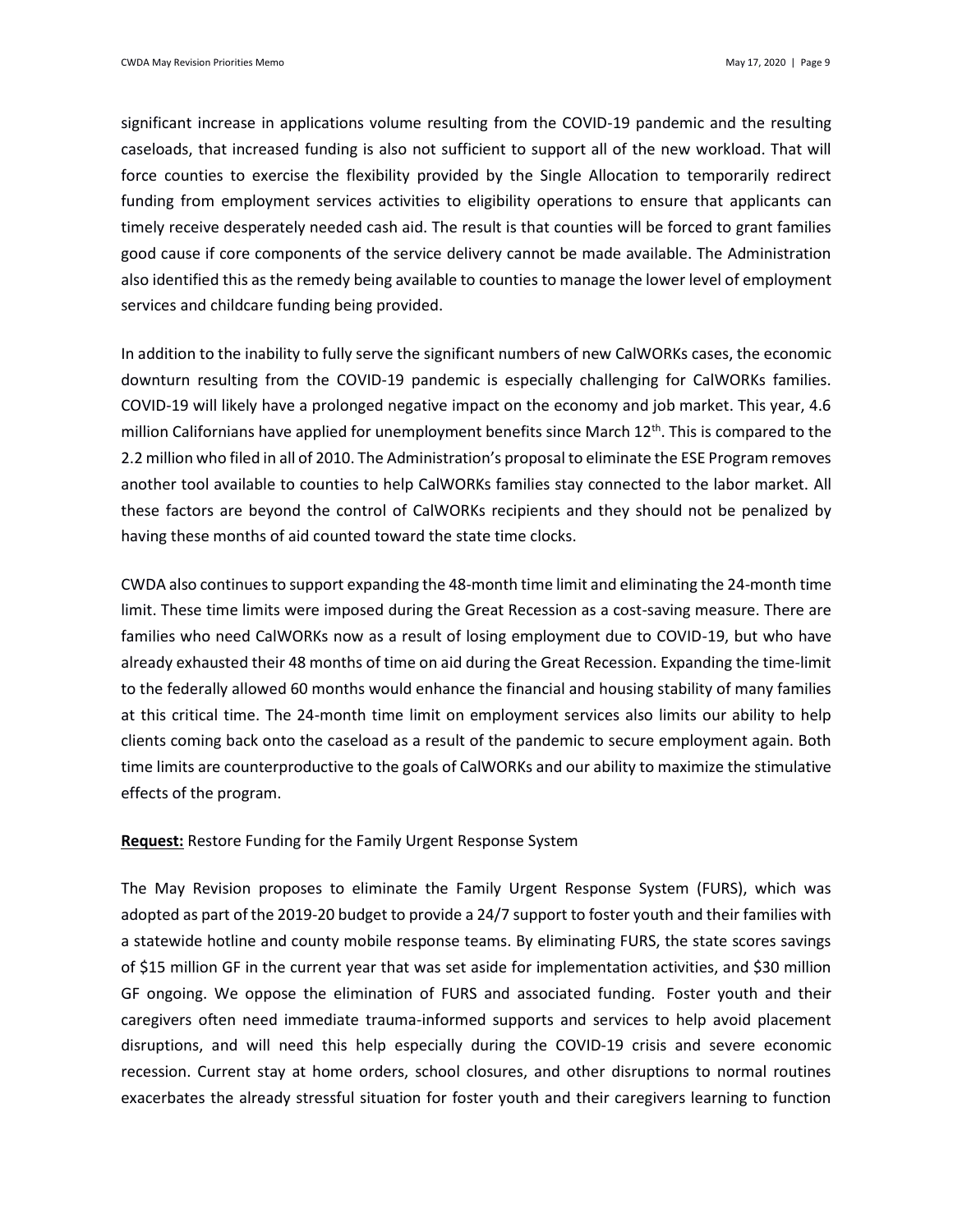together as a family. FURS provides a way to keep youth more safe and stable in their placements, and mitigates unnecessary escalations that end up in hospitalizations, institutionalizations, or interactions with law enforcement. It is important to prioritize implementation of FURS now more than ever, and we urge the Legislature to restore FURS in the 2020-21 budget.

## **Request:** Reject the Proposal to Shift IHSS Payroll Activities

The May Revision proposes to shift a significant portion of payroll-related activities that are currently performed by county IHSS staff and would delegate these activities through a third-party vendor under contract with the State. This would result in a \$9.2 million GF reduction to county IHSS administration which, according to the Administration, equates to a loss of 260 county IHSS staff, effective October 1, 2020. We have concerns that this timing is incredibly ambitious given concurrent Electronic Visit Verification efforts and the ongoing COVID-19 emergency, and likely unrealistic. We also have several unanswered questions regarding the methodology in calculating the savings to the state, the expectations of the contract vendor to support consumers and providers and the remaining responsibilities of county staff, and whether or not the estimated shift of funds aligns with the change in responsibilities. Importantly, the rationale for such a sudden shift of county responsibilities to a state vendor is unclear. We fear without further vetting to include the broader IHSS provider and stakeholder community, which will take more time than is possible during the State Budget process, this proposal could cause delays in payments to providers and potential harm to IHSS consumers. For these reasons, we request the Legislature reject this proposal.

## **Request:** CalHEERS Governance and Prioritization of Eligibility Fixes

CWDA and SEIU jointly sent a memo earlier in the spring to the budget committees urging greater legislative oversight with regard to the CalHEERS system, which is the primary eligibility system for the Medi-Cal and Covered California programs created under the Affordable Care Act. County human services agencies and eligibility workers have detailed numerous shortcomings of the system, and CWDA and SEIU requested a greater role in the governance of the system and prioritization of fixes to enhance eligibility functionality and reduce workarounds and defects in the system.

This remains a significant issue, especially as we work with the Department of Health Care Services and Covered California to ensure seamless transition of individuals into the Medi-Cal program due to reduced income and job loss. We are pleased to report that we are in active negotiation with the Administration regarding our recommendations. At this time, our organizations are optimistic that we can arrive at a mutually acceptable agreement. We hope to provide specific details to budget staff in the coming week.

We appreciate the opportunity to submit these priorities for consideration as you conduct the